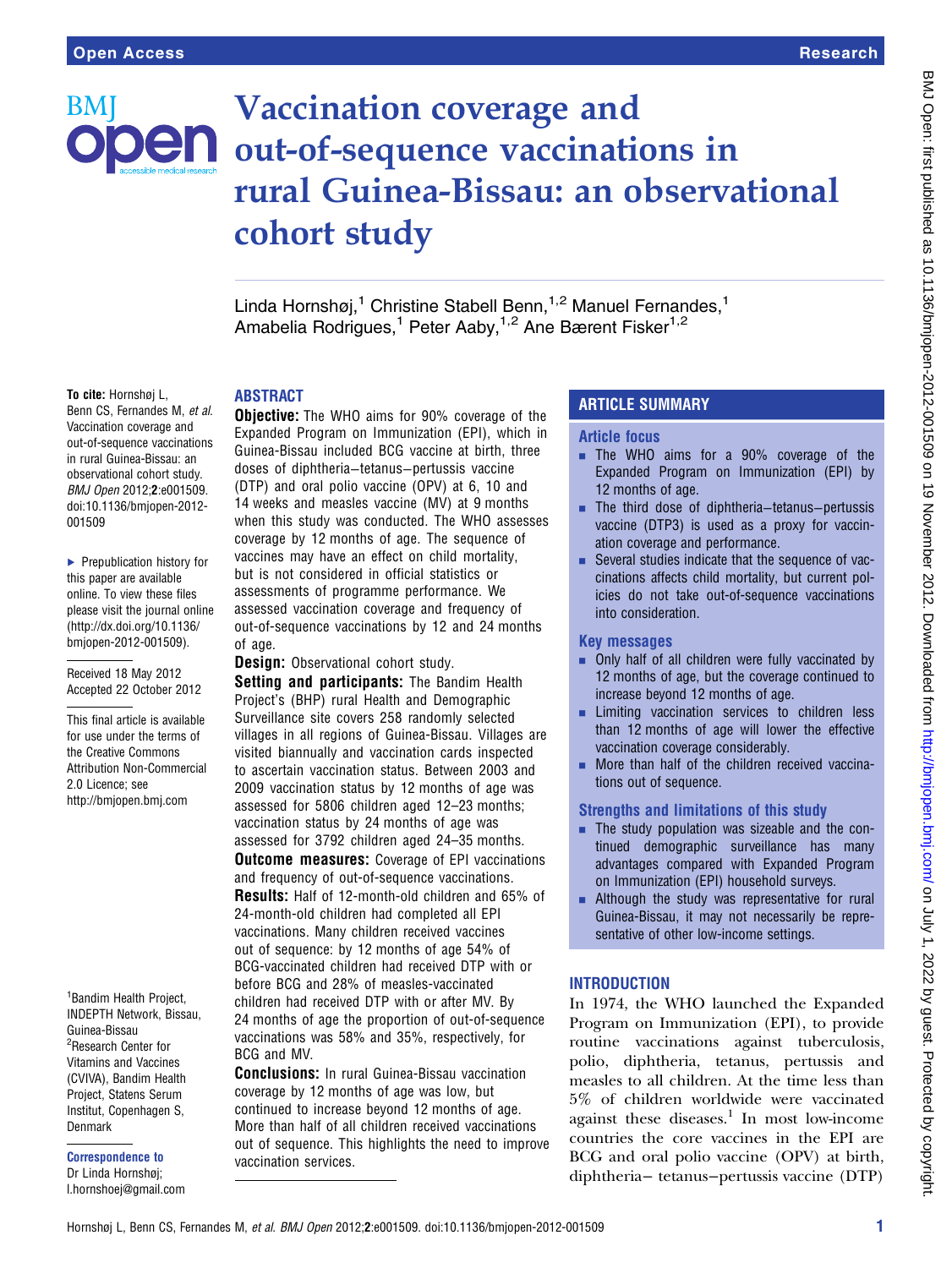and OPV at 6, 10 and 14 weeks and measles vaccine (MV) at 9 months of age though new vaccines are now being added in several places.<sup>2</sup>

The Global Immunization Vision and Strategy 2006– 2015 (GIVS) developed by the WHO/UNICEF focused on ensuring equity in access to vaccination and aimed for a 90% national vaccination coverage and an 80% vaccination coverage in every district by 2010.<sup>3</sup>

WHO and UNICEF estimates of vaccination coverage are based on reports of vaccinations performed by service providers (administrative data) and surveys of vaccination history (coverage surveys). The estimates refer to vaccinations given during routine immunisation services to children below 12 months of age, not including supplemental activities such as campaigns with OPV and MV. The administrative data are based on the number of vaccine doses administered to the estimated target population, most commonly the estimated number of children surviving their first year of life.<sup>4</sup> The WHO EPI cluster methodology is commonly used for coverage surveys. Survey results typically report on annual cohorts of children so that all children included have had 12 months to receive all vaccinations, that is, being between 12 and 23 months of age at the time of the survey as shown in figure  $1.^4$ <sup>5</sup>

Studies from Guinea-Bissau and other low-income countries suggest that the routine vaccinations have effects on mortality beyond that of protecting against the target disease. These effects are referred to as nonspecific effects (NSE). BCG and MV have beneficial effects in lowering overall child morbidity and mortality, $6-18$ whereas DTP may be associated with increased morbidity and mortality.<sup> $7-9$  11 <sup>12</sup> 17–21 The NSEs depend on the</sup> most recent vaccine and giving vaccines out of sequence may therefore affect child mortality. Worryingly several studies have shown that DTP given together with MV or after MV is associated with increased child morbidity and mortality. $9-13$  19 21-23

The purpose of this study was to determine the overall vaccination coverage of EPI routine vaccinations and to determine the prevalence of out-of-sequence vaccinations in rural Guinea-Bissau. Both outcomes were determined among 12-month-old and 24-month-old children.

#### **METHODS**

#### **Setting**

In 1978, the Bandim Health Project (BHP) was established as a Health and Demographic Surveillance

System (HDSS) in Guinea-Bissau. Outside the capital, Guinea-Bissau is divided into 10 health regions. Since 1990, 5 of these regions have been visited biannually by mobile teams from the BHP. At each visit the teams collect information about health, socioeconomic and vaccination status. In 2006, the remaining regions were included in the surveillance and the mobile teams now cover all 10 regions. The study population in the HDSS is based on 182 randomly selected clusters of 100 women of fertile age and their children below 5 years of age living in a total of 258 villages. In the cluster areas all new households are registered and in all households new women and children taking up residence are added. The HDSS cohort is therefore continuously growing.

#### Study population

The study population for the present study was extracted from the HDSS cohort. The population base for the 12-month-old children was children born from the 1 January 2004 until 31 December 2006, registered before 12 months of age and resident in the study area when completing 12 months of age. For the 24-month-old children, children born from the 1 January 2004 until 31 December 2005, registered before 24 months of age and resident in the study area when completing 24 months of age were included.

#### **Vaccinations**

Guinea-Bissau follows the standard EPI. Children in the present study were to be vaccinated in accordance with the EPI schedule shown in figure 1, which at the time included only BCG, OPV0-3, DTP1–3 and MV. The booster MV (MV2) is not part of the routine vaccination schedule as the MV coverage in Guinea-Bissau is far from the  $80\%$  criterion for implementation of MV2.<sup>24</sup> MV campaigns were conducted in 2006 and 2009.

A child in Guinea-Bissau can be vaccinated at hospitals, most health centres and during outreach visits to the villages. All national vaccines are provided through UNICEF and are free of charge for the parents. However, in order for a child to receive its vaccinations it must have a vaccination card. The card is used to register the child's personal information, vaccinations and the weight of the child. Although the card should also be free of charge, it is most often sold by the health workers for the equivalent of \$1(unpublished data). Since September 2007, the BHP teams have been



Figure 1 The Expanded Program on Immunization (EPI) schedule for Guinea-Bissau and the age interval for WHO survey visits. DTP, diphtheria−tetanus−pertussis vaccine; MV, measles vaccine; OPV, oral polio vaccine.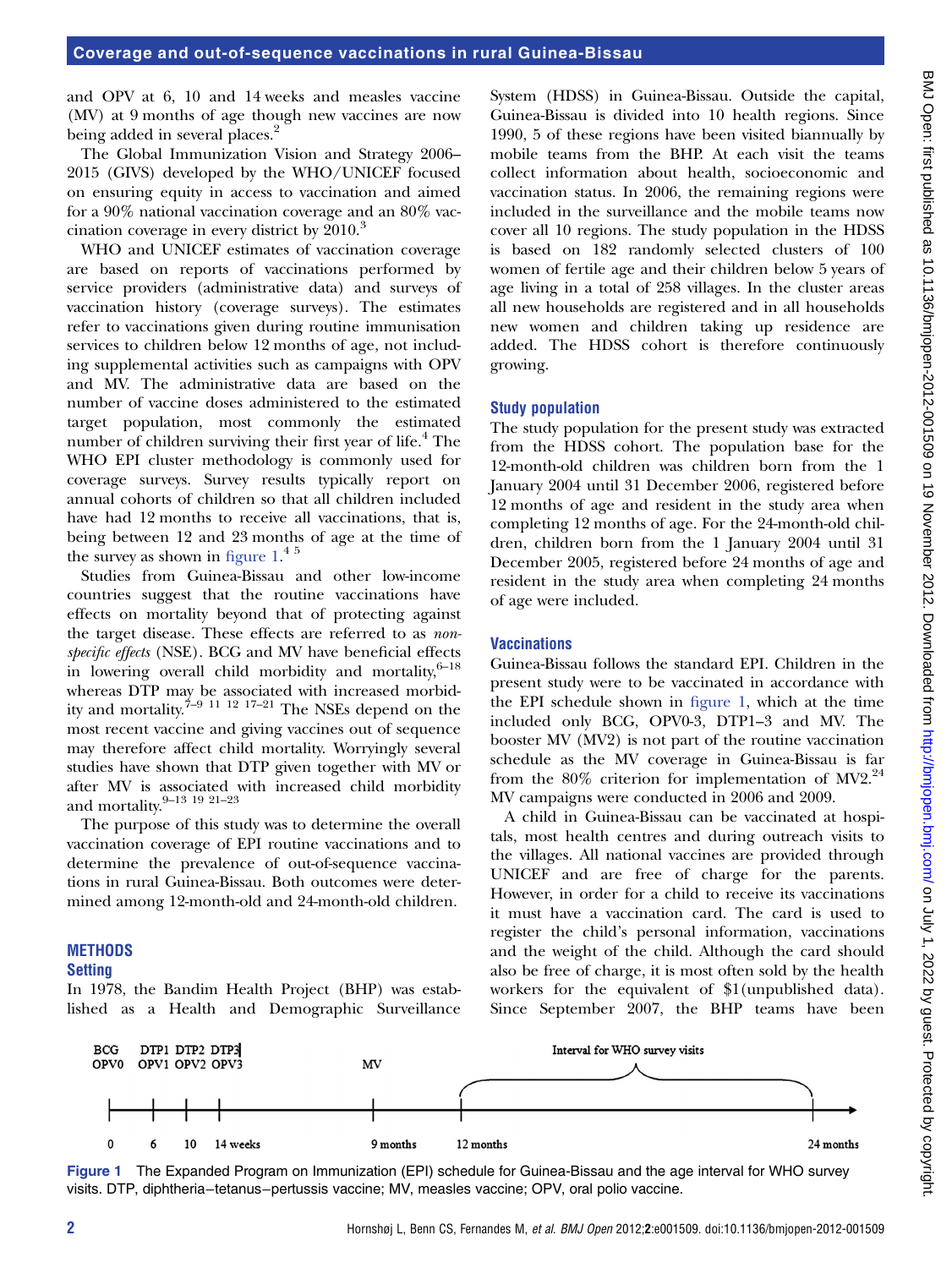accompanied by nurses who vaccinate children missing doses of OPV, DTP or MV and children receive a vaccination card free of charge. Children were only included in the two cohorts for this study if they had reached 12 or 24 months of age before the BHP nurses began administering vaccines.

#### Assessment of vaccination coverage

To emulate the EPI survey methodology used by WHO, we determined the vaccination coverage by 12 months of age in children aged 12–23 months at the time of a home visit. Vaccination status was determined based on the first visit among children aged 12–23 months in 2005–2009 at which vaccination status could be assessed by inspecting the vaccination card. If the child did not have a vaccination card at the time of our visits, it was defined as unvaccinated if the mother confirmed that the child had never received any vaccines. If we were not able to verify a child's vaccinations at any visit in the interval of 12–23 months of age either by (1) seeing the vaccination card or (2) ascertaining that the child had never received vaccinations, the child was not included in the analysis. The vaccination status by 24 months of age was determined using the same method for children visited at 24–35 months of age.

#### **Definitions**

We defined fully vaccinated as completion of the EPI vaccinations not including OPV at birth (OPV0), because very few children receive OPV0 in the rural areas. Out-of-sequence vaccinations were (1) BCG administered together with any dose of DTP, (2) any dose of DTP before BCG, (3) MV with any dose of DTP and (4) any dose of DTP after MV.

#### Statistical analysis

Relative risks and 95% CI were calculated using Poisson regression with robust variance estimates. $25$  Regional

coverages were compared using  $\chi^2$  tests. Data were analysed using STATA V.11.0.

#### RESULTS

We determined vaccination status for 5806 children by 12 months of age and for 3792 children by 24 months of age (figure 2). A larger proportion of children were assessed by 12 months of age (68%) than by 24 months of age (59%), RR=1.15 (95% CI 1.12 to 1.18).

#### Vaccination coverage

By 12 months of age only 50% of children were fully vaccinated if reception of OPV0 was disregarded. If OPV0 was included in the definition of 'fully vaccinated' only 9% of 12-month-old children were fully vaccinated. There were large regional differences: only 26% of children were fully vaccinated in the region of Tombali compared with 65% in Gabu and Bafata, the regions with highest coverage (table 1). By 24 months of age the percentage of fully vaccinated children was 65%, a 29% (95%CI 25% to 34%) increase. The increase ranged from 20% to 87% in the different regions (table 1).

Vaccine-specific coverages by 12 months of age were BCG 89%, OPV0 13%, OPV1 91%, OPV2 82%, OPV3 66%, DTP1 92%, DTP2 83%, DTP3 68% and MV 61%, with large regional differences (table 2). The drop-out rate between DTP1 and DTP3 was 24% and the dropout rate between BCG and MV was 31%. There was only a slight increase in the vaccines the children receive early in life when comparing vaccine coverage at 12 and 24 months of age, but the increase for vaccines given later in life was much higher. BCG, OPV1 and DTP1 increased by 3%, whereas OPV3 increased by 12%, DTP3 by 11% and MV increased by 28% (figure 3). By 24 months of age, the drop-out rate between DTP1 and DTP3 was 20% and 13% between BCG and MV. The DTP3 coverage was higher than the MV coverage by



Figure 2 Flow chart of inclusion. BHP, Bandim Health Project.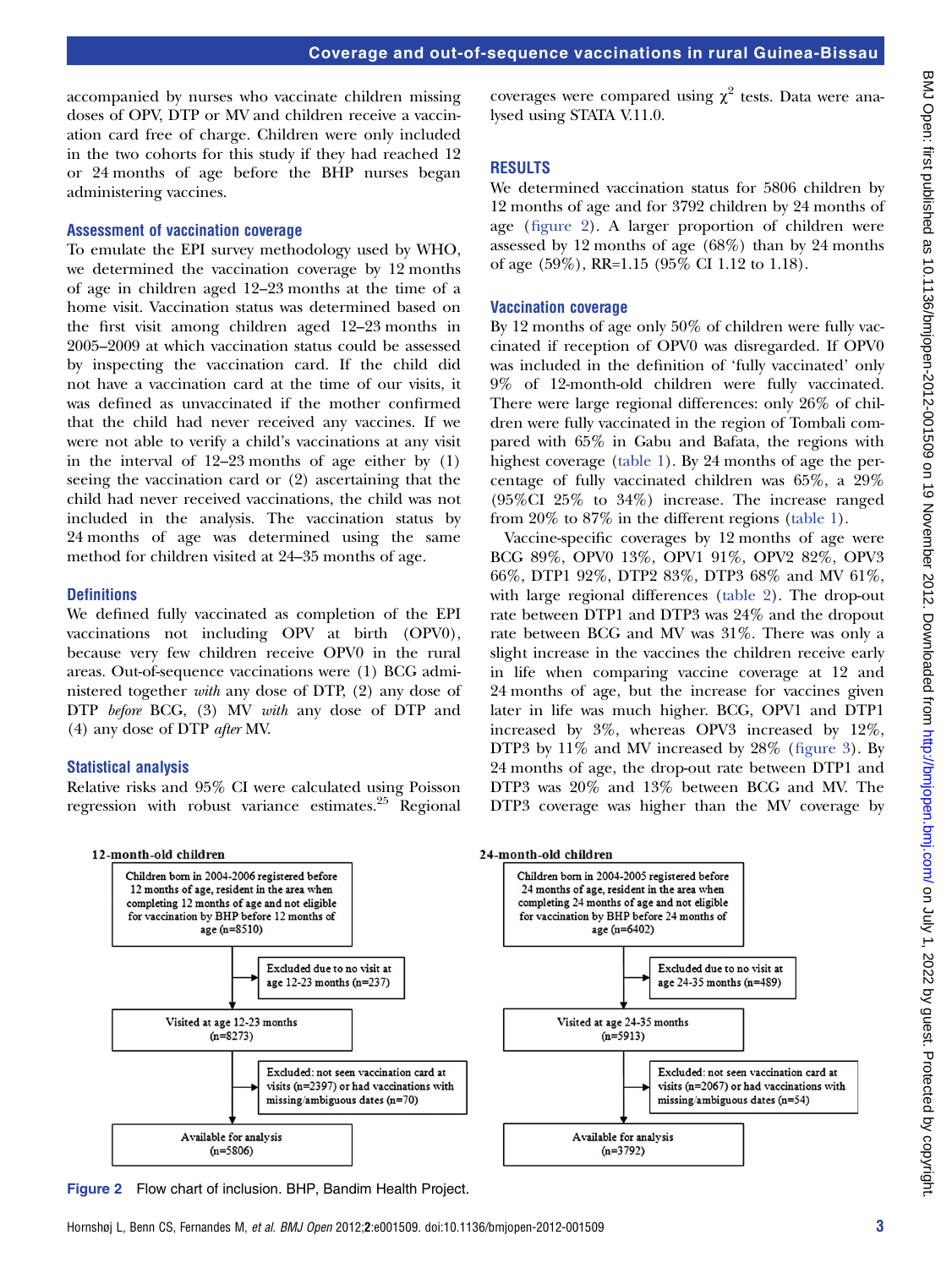| <b>Table 1</b> | Vaccination coverage for 12-month-old and    |
|----------------|----------------------------------------------|
|                | 24-month-old children in rural Guinea-Bissau |

|                            | <b>Vaccination coverage</b> |                                                         |                          |                                                         |  |  |  |  |  |
|----------------------------|-----------------------------|---------------------------------------------------------|--------------------------|---------------------------------------------------------|--|--|--|--|--|
|                            | children                    | 12-Month-old                                            | 24-Month-old<br>children |                                                         |  |  |  |  |  |
| <b>Region</b>              | n                           | <b>Fully</b><br>vaccinated<br>excluding<br>OPV0 (n (%)) | $\mathsf{n}$             | <b>Fully</b><br>vaccinated<br>excluding<br>OPV0 (n (%)) |  |  |  |  |  |
| All                        | 5806                        | 2903 (50)                                               | 2446                     | 3792 (65)                                               |  |  |  |  |  |
| Oio                        | 908                         | 261 (29)                                                | 212                      | 546 (39)                                                |  |  |  |  |  |
| <b>Biombo</b>              | 898                         | 406 (45)                                                | 261                      | 482 (54)                                                |  |  |  |  |  |
| Gabu                       | 1071                        | 695 (65)                                                | 510                      | 614 (83)                                                |  |  |  |  |  |
| Cacheu                     | 457                         | 265 (58)                                                | 322                      | 224 (70)                                                |  |  |  |  |  |
| Bafata                     | 855                         | 552 (65)                                                | 492                      | 422 (86)                                                |  |  |  |  |  |
| Quinara                    | 493                         | 219 (44)                                                | 431                      | 252 (58)                                                |  |  |  |  |  |
| Tombali                    | 440                         | 115 (26)                                                | 365                      | 178 (49)                                                |  |  |  |  |  |
| <b>Bijagós</b>             | 142                         | 88 (62)                                                 | 113                      | 96 (85)                                                 |  |  |  |  |  |
| <b>Bolama</b>              | 124                         | 75 (60)                                                 | 94                       | 75 (79)                                                 |  |  |  |  |  |
| São                        | 418                         | 227 (54)                                                | 333                      | 217 (65)                                                |  |  |  |  |  |
| Domingos                   |                             |                                                         |                          |                                                         |  |  |  |  |  |
| p Value for                |                             | < 0.0001                                                |                          | < 0.0001                                                |  |  |  |  |  |
| same                       |                             |                                                         |                          |                                                         |  |  |  |  |  |
| coverage in<br>all regions |                             |                                                         |                          |                                                         |  |  |  |  |  |
| OPV, oral polio vaccine.   |                             |                                                         |                          |                                                         |  |  |  |  |  |

12 months of age in all regions, except for Tombali. By 24 months of age the overall MV coverage was higher than DTP3, but in four out of 10 regions (Cacheu, Quinara, Bijagós and Bolama) the MV coverage was still lower than the DTP3 coverage (data not shown).

#### Out-of-sequence vaccinations

Among children who had received BCG by 12 months of age, 49% received BCG together with a dose of DTP and 54% DTP with or before BCG. By 24 months of age these proportions were 52% and 58% (table 3). The region of Bijagós managed to stay well below 30%. In comparison in Tombali more than 74% of children in both age groups received DTP with or before BCG (table 3).

Among children who had received MV by 12 months of age, 26% received it together with a dose of DTP; this figure was 29% by 24 months of age. Among the children who had received MV, 28% had received DTP with or after MV by 12 months of age, and this increased to 35% by 24 months of age, a 25% (95%CI 16% to 34%) increase (table 3). Again there were large regional differences.

# **DISCUSSION**

# Main results

There were two main observations. First, only half of all children were fully vaccinated by 12 months of age and 65% by 24 months of age (table 1). Estimating vaccination coverage only by 12 months of age therefore underestimates the final coverage considerably. Many children had initiated the vaccination programme, but not received all the EPI vaccines by 12 months of age. This was reflected in high coverage of vaccines scheduled early in life, with little increase from 12 to 24 months of age, whereas the increase in vaccines scheduled later in infancy was much higher: MV increased by 28% (25–31%) (figure 3).

Second, a substantial number of children received out-of-sequence vaccinations. More than half of all BCG-vaccinated children received DTP with or before BCG and around a third of MV-vaccinated children received DTP with or after MV (table 3). As vaccination coverage increased among 24-month-old children, so did the frequency of out-of-sequence vaccinations (tables 1 and 3).

# Strengths and weaknesses

The HDSS clusters are randomly selected in all regions. The sample size is substantial and the data obtained are therefore representative of the population in

|                                                |              | Vaccine (n (%)) |                        |                  |                  |                  |                  |                  |                  |           |  |  |
|------------------------------------------------|--------------|-----------------|------------------------|------------------|------------------|------------------|------------------|------------------|------------------|-----------|--|--|
| <b>Region</b>                                  | $\mathsf{n}$ | <b>BCG</b>      | <b>OPV<sub>0</sub></b> | OPV <sub>1</sub> | OPV <sub>2</sub> | OPV <sub>3</sub> | DTP <sub>1</sub> | DTP <sub>2</sub> | DTP <sub>3</sub> | <b>MV</b> |  |  |
| All                                            | 5806         | 5146 (89)       | 781 (13)               | 5311(91)         | 4756 (82)        | 3836 (66)        | 5338 (92)        | 4806 (83)        | 3968 (68)        | 3567(61)  |  |  |
| <b>Oio</b>                                     | 908          | 740 (82)        | 39(4)                  | 787 (87)         | 623 (69)         | 393(43)          | 798 (88)         | 669(74)          | 483(53)          | 445 (49)  |  |  |
| <b>Biombo</b>                                  | 898          | 765 (85)        | 202(22)                | 793 (88)         | 696 (78)         | 554 (62)         | 801 (89)         | 701 (78)         | 558 (62)         | 494 (55)  |  |  |
| Gabu                                           | 1071         | 999 (93)        | 136 (13)               | 1020 (95)        | 984 (92)         | 870 (81)         | 1023 (96)        | 987 (92)         | 882 (82)         | 792 (74)  |  |  |
| Cacheu                                         | 457          | 425 (93)        | 92(20)                 | 440 (96)         | 412 (90)         | 345(75)          | 442 (97)         | 415 (91)         | 359 (79)         | 314(69)   |  |  |
| <b>Bafata</b>                                  | 855          | 803 (94)        | 97(11)                 | 816(95)          | 783 (92)         | 689 (81)         | 818(96)          | 785 (92)         | 704 (82)         | 612(72)   |  |  |
| Quinara                                        | 493          | 422 (86)        | 30(6)                  | 447 (91)         | 387 (79)         | 307(62)          | 447 (91)         | 385 (78)         | 301(61)          | 261(53)   |  |  |
| Tombali                                        | 440          | 348 (79)        | 56 (13)                | 357(81)          | 275 (63)         | 160 (36)         | 357(81)          | 270(61)          | 161 (37)         | 204 (46)  |  |  |
| <b>Bijagós</b>                                 | 142          | 137 (96)        | 46 (32)                | 135 (95)         | 132 (93)         | 119 (84)         | 135 (95)         | 132 (93)         | 120(85)          | 95 (67)   |  |  |
| <b>Bolama</b>                                  | 124          | 119(96)         | 55 (44)                | 121 (98)         | 118 (95)         | 104(84)          | 121 (98)         | 116(94)          | 104(84)          | 80 (65)   |  |  |
| São Domingos                                   | 418          | 388 (93)        | 28(7)                  | 395(95)          | 346(83)          | 295(71)          | 396(95)          | 346(83)          | 296(71)          | 270 (65)  |  |  |
| p Value for same<br>coverage in all<br>regions |              | < 0.0001        | < 0.0001               | < 0.0001         | < 0.0001         | < 0.0001         | < 0.0001         | < 0.0001         | < 0.0001         | < 0.0001  |  |  |

DTP, diphtheria − tetanus − pertussis vaccine; MV, measles vaccine; OPV, oral polio vaccine.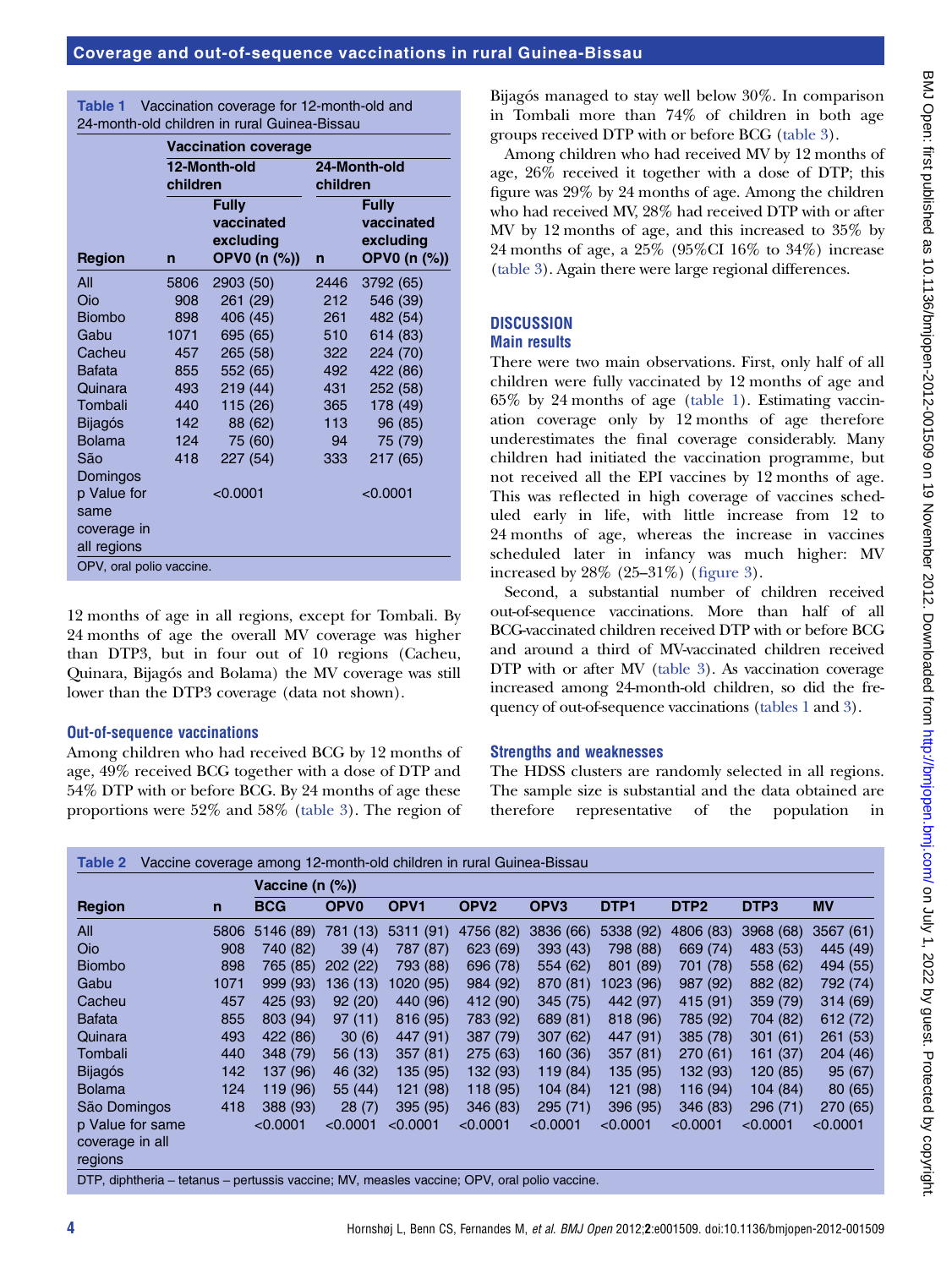

Figure 3 Vaccine coverage among 12-month-old and 24-month-old children in rural Guinea-Bissau. BCG, bacillus Calmette-Guérin vaccine; DTP, diphtheria−tetanus−pertussis vaccine; MV, measles vaccine; OPV, oral polio vaccine.

Guinea-Bissau excluding the urban area of Bissau. The villages have been visited biannually for years, thus offering the opportunity to verify and correct ambiguous data. We believe that the continued surveillance contributes to more reliable data than other types of surveys. For example, in this study, children with previously registered vaccinations could not be misclassified as unvaccinated at a later visit if the vaccination card had been lost. A study from Malawi showed a BCG scar rate of 70% among children without documents, making it clear how vaccination coverage can be underestimated if children without vaccination cards are classified as unvaccinated.<sup>26</sup> We also registered pregnancies and births and could thereby determine date of birth fairly precisely if there was no written record.

#### Comparison with other studies

We found that estimating vaccination coverage among 12-month-old children underestimated final coverage. Similarly, Clark and Sanderson found that DTP3 coverage increased from 67% to 74% and MV from 59% to 77%, when comparing the coverage at 12 months of age to the coverage at 36 months of age in survey data from 45 low-income and middle-income countries.<sup>27</sup>

In our study, we emulated the methodology used by the WHO to make the results comparable. A WHO EPI cluster survey was conducted in the capital Bissau in 2005 using vaccination cards or history to confirm vaccination status. It found vaccine coverage to be BCG 87%, OPV3 60%, DTP3 59% and MV 71%, with a 26%  $DTP1/DTP3$  dropout rate.<sup>28</sup> When we compared their results with ours, BCG coverage did not differ, but the

WHO OPV3 and DTP3 coverage was  $10-13\%$  (5-18%) lower and the WHO MV coverage was 16% (11–21%) higher than our estimates (table 2, ref.  $^{28}$ ). The higher MV coverage may in part be explained by our study not including data from the urban Bissau. In Bissau the coverage is higher as vaccinations are more accessible. However, surprisingly higher coverage of all antigens was not found in the WHO survey. If the WHO survey underestimated the true coverage it could in part be due to the use of history, that is, maternal recall, to confirm vaccination status. The validity of recall is correlated to the number of doses received and the age of the child. Mothers tend to recall vaccinations more accurately for younger children with fewer doses and the use of recall seems to underestimate vaccination coverage.<sup>29 30</sup> In the WHO survey, visits are made to randomly selected houses according to the survey method. $5$  Unlike in our study, there are no follow-up visits to households in which the vaccination status for a child cannot be determined at the time of the visit. The WHO EPI survey methodology has previously been criticised for lacking methodological rigour and for introducing bias.<sup>31</sup> <sup>32</sup>

#### **Implications**

The vaccination coverage estimates used by WHO and United Nations Children's Fund (UNICEF) emphasises the coverage by 12 months of age, not taking into account the timing of the vaccines received or vaccines received after 12 months of age.<sup>33 34</sup> Also, DTP3 is used by funding agencies to evaluate programme performance<sup>35</sup> and improvements in DTP3 coverage is often linked to additional funding.<sup>36</sup> This emphasis on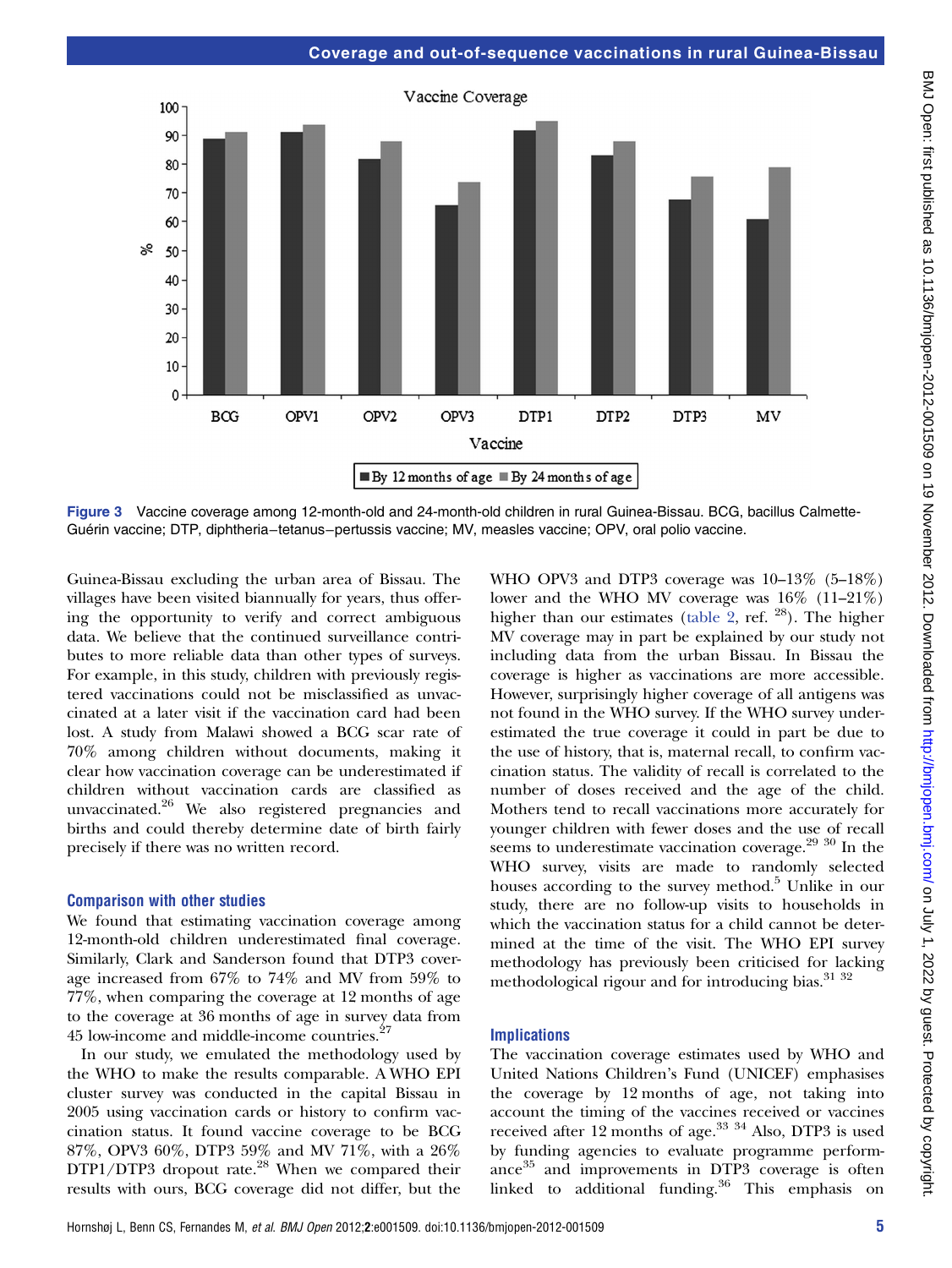|                                                    | <b>BCG-vaccinated children</b> |                                                   |                                                         |              |                                                   |                                                             |              | <b>MV-vaccinated children</b>             |                                                        |              |                                           |                                                    |  |  |
|----------------------------------------------------|--------------------------------|---------------------------------------------------|---------------------------------------------------------|--------------|---------------------------------------------------|-------------------------------------------------------------|--------------|-------------------------------------------|--------------------------------------------------------|--------------|-------------------------------------------|----------------------------------------------------|--|--|
| <b>Region</b>                                      | 12-Month-old children          |                                                   |                                                         |              | 24-Month-old children                             |                                                             |              | 12-Month-old children                     |                                                        |              | 24-Month-old children                     |                                                    |  |  |
|                                                    | n                              | <b>Received</b><br><b>DTP</b> with<br>BCG (n (%)) | <b>Received DTP</b><br>with or before<br>$BCG (n (\%))$ | $\mathsf{n}$ | <b>Received</b><br><b>DTP</b> with<br>BCG (n (%)) | <b>Received DTP</b><br>with or before<br><b>BCG</b> (n (%)) | $\mathsf{n}$ | <b>Received</b><br>DTP with MV<br>(n (%)) | <b>Received DTP</b><br>with or after<br>MV (n $(\%)$ ) | $\mathsf{n}$ | <b>Received</b><br>DTP with MV<br>(n (%)) | <b>Received DTP</b><br>with or after<br>MV (n (%)) |  |  |
| All                                                |                                | 5146 2520 (49)                                    | 2770 (54)                                               | 3455         | 1783 (52)                                         | 2020 (58)                                                   | 3567         | 924(26)                                   | 1012(28)                                               | 2981         | 875 (29)                                  | 1056 (35)                                          |  |  |
| Oio                                                | 740                            | 415 (56)                                          | 466 (63)                                                | 447          | 256(57)                                           | 307(69)                                                     | 445          | 180(40)                                   | 196 (44)                                               | 355          | 163(46)                                   | 179 (50)                                           |  |  |
| <b>Biombo</b>                                      | 765                            | 364 (48)                                          | 397(52)                                                 | 409          | 223(55)                                           | 250(61)                                                     | 494          | 120(24)                                   | 133(27)                                                | 327          | 110(34)                                   | 123(38)                                            |  |  |
| Gabu                                               | 999                            | 526(53)                                           | 552 (55)                                                | 587          | 323(55)                                           | 344 (59)                                                    | 792          | 201(25)                                   | 229(29)                                                | 559          | 144(26)                                   | 178 (32)                                           |  |  |
| Cacheu                                             | 425                            | 133(31)                                           | 169(40)                                                 | 305          | 92(30)                                            | 125(41)                                                     | 314          | 43(14)                                    | 45 (14)                                                | 259          | 37(14)                                    | 47 (18)                                            |  |  |
| <b>Bafata</b>                                      | 803                            | 353(44)                                           | 412 (51)                                                | 477          | 221(46)                                           | 258(54)                                                     | 612          | 128(21)                                   | 132 (22)                                               | 460          | 97(21)                                    | 106(23)                                            |  |  |
| Quinara                                            | 422                            | 204(48)                                           | 214(51)                                                 | 391          | 193 (49)                                          | 207 (53)                                                    | 261          | 66 (25)                                   | 73 (28)                                                | 295          | 75 (25)                                   | 98 (33)                                            |  |  |
| Tombali                                            | 348                            | 258 (74)                                          | 263 (76)                                                | 327          | 252(77)                                           | 275 (84)                                                    | 204          | 110(54)                                   | 124(61)                                                | 281          | 159 (57)                                  | 214 (76)                                           |  |  |
| <b>Bijagós</b>                                     | 137                            | 28(20)                                            | 39(28)                                                  | 107          | 24(22)                                            | 29(27)                                                      | 95           | 7(7)                                      | 8(8)                                                   | 102          | 11(11)                                    | 13(13)                                             |  |  |
| <b>Bolama</b>                                      | 119                            | 37(31)                                            | 42 (35)                                                 | 85           | 44 (52)                                           | 52(61)                                                      | 80           | 9(11)                                     | 9(11)                                                  | 80           | 23(29)                                    | 25(31)                                             |  |  |
| São Domingos                                       | 388                            | 202(52)                                           | 216(56)                                                 | 320          | 155(48)                                           | 173 (54)                                                    | 270          | 60(22)                                    | 63(23)                                                 | 263          | 56(21)                                    | 73 (28)                                            |  |  |
| p Value for<br>same<br>frequency in all<br>regions |                                | < 0.0001                                          | < 0.0001                                                |              | < 0.0001                                          | < 0.0001                                                    |              | < 0.0001                                  | < 0.0001                                               |              | < 0.0001                                  | < 0.0001                                           |  |  |

DTP, diphtheria−tetanus−pertussis vaccine; MV, measles vaccine.

Hornshøj L, Benn CS, Fernandes M,

et al.

BMJ Open

2012;

2:e001509. doi:10.1136/bmjopen-2012-001509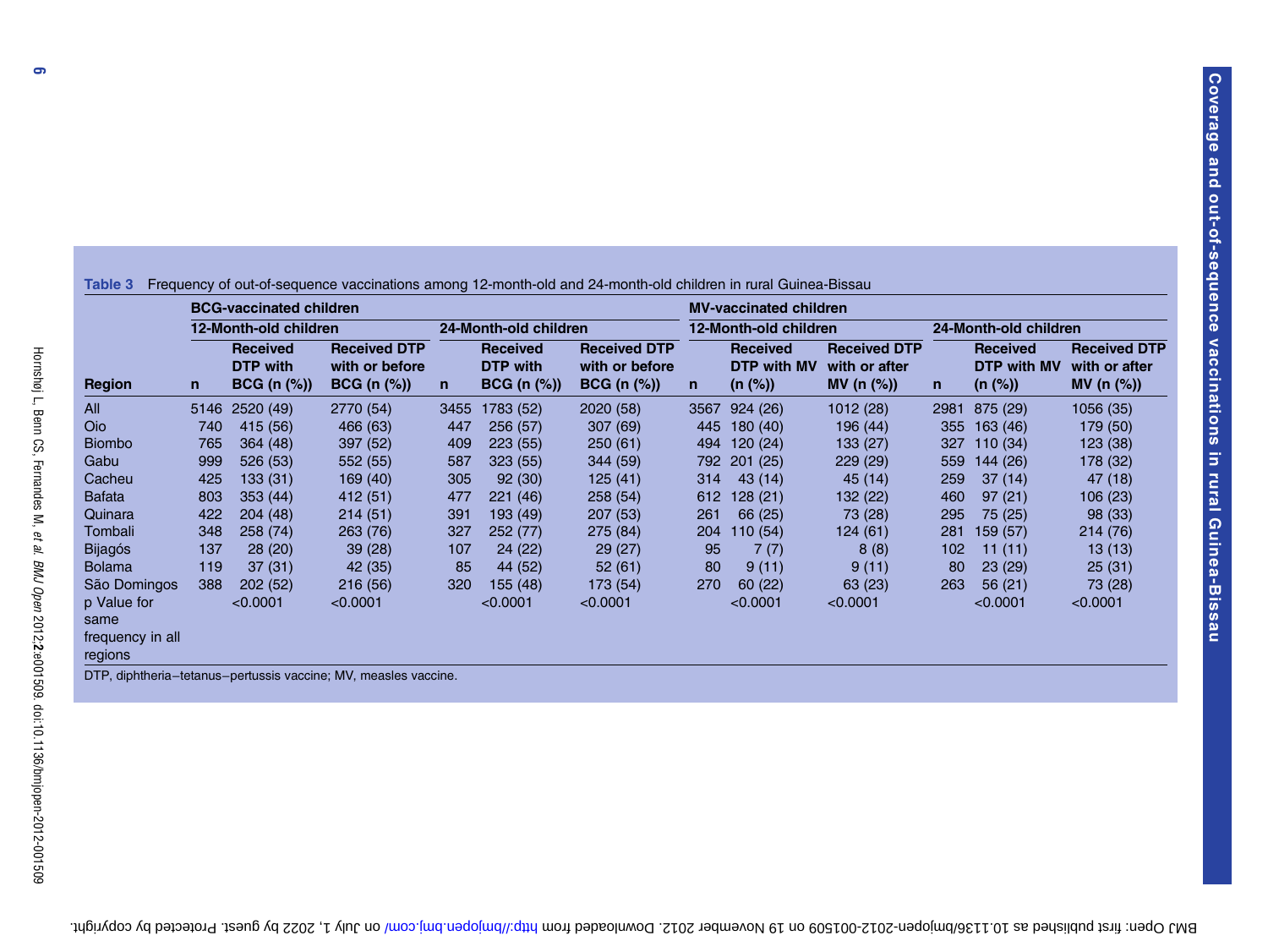vaccinations given during the first year of life and on DTP3 rather than MV may have unwarranted consequences. First, there is less focus on  $MV^{37}$  <sup>38</sup> and many African countries now have a lower coverage of MV than DTP3.<sup>2</sup> Second, the current donor focus on vaccination status by 12 months of age may lead to vaccination providers limiting vaccinations only to children less 12 months of age. This has happened in Guinea-Bissau recently, after the completion of this study.<sup>38</sup> Our data showed that MV coverage increased by 28% during the second year of life. Not vaccinating children after 12 months of age provides only a 3-month-window for children to receive routine MV and based on our data it will lead to a considerably lower MV coverage. Added together the emphasis on early vaccinations and on DTP3 rather on MV is likely to lead to more children with DTP as their last vaccination and an increasing number of children not receiving MV. This may be particularly unfortunate as several studies show that MV lowers overall child morbidity and mortality $^{6-8-14-16-18}$ whereas DTP is associated with increased morbidity and mortality, especially for girls.7–9 11 12 17–<sup>21</sup>

Currently the evaluation of the vaccination programme does not take the frequency of out-of-sequence vaccinations into account. Several studies have indicated that out-of-sequence MV and DTP vaccinations have a negative effect on both child morbidity and mortality.<sup>9–13</sup> <sup>19</sup> <sup>21–23</sup> The frequency of out-of-sequence vaccinations should therefore be included as an indicator of the performance of routine vaccination programmes.

#### **CONCLUSION**

Our study showed that the vaccination coverage in Guinea-Bissau is far from the WHO goal of 90%. Only half of all 12-month-old children were fully vaccinated, with great regional differences in vaccination coverage. Coverage based on vaccinations received during the first 12 months of life significantly underestimated the final coverage. We found that a considerable number of children received out-of-sequence vaccinations. We suggest that vaccination coverage should also be reported by 24 months of age to encourage vaccination of older children and that the proportion of children receiving DTP with or after MV should be the central performance indicator.

The focus on vaccinations to children less than 12 months of age<sup>38</sup> may lead to a stop of vaccination of older children as experienced recently in Guinea-Bissau. This will obviously restrain many children from completing their vaccination schedule and this negative effect will be the strongest for MV. This will lower herd immunity to measles infections and increase the risk of epidemics. Since all studies show that MV administered as the most recent vaccine has a beneficial effect on child survival<sup>6 8–14</sup> <sup>16–18</sup> it may also have unfortunate consequences that an increasing proportion of children will have DTP as their most recent vaccination.<sup>7–9</sup> <sup>11</sup> <sup>11</sup> 12<sup>-17</sup>-21

Contributors LH, ABF, CSB and PA designed and planned the study. LH, ABF, MF and AR supervised data collection and data entry. LH carried out the statistical analysis with help from ABF, CSB and PA. LH wrote the first draft of the paper and holds the primary responsibility for its final content. All authors contributed to and approved the final manuscript.

Funding This study was supported by the Danish Medical Research Council, the Aase and Ejnar Danielsen's Foundation and DANIDA. The Bandim Health Project (BHP) received support from DANIDA and European Union FP7 support for OPTIMUNISE (grant: Health-F3-2011-261375) to conduct their rural HDSS. CVIVA receives support from the Danish National Research Foundation. CSB is funded by the European Research Council (ERC-2009-StG, grant agreement no. 243149). PA holds a research professorship grant from the Novo Nordic Foundation. Funding agencies had no hand in study design, execution, data analysis, data interpretation or the writing of this paper.

#### Competing interests None.

Ethical approval No ethical approval has been sought for this study as its data is observational and derived from the BHP's HDSS which has been in place in Guinea-Bissau since 1978 and is conducted by request from the Guinean Ministry of Health.

Provenance and peer review Not commissioned; externally peer reviewed.

Data sharing statement No additional data are available.

#### **REFERENCES**

- 1. UNICEF, WHO. Expanding Immunization Coverage. 2011. [http://](http://www.unicef.org/immunization/index_coverage.html) [www.unicef.org/immunization/index\\_coverage.html](http://www.unicef.org/immunization/index_coverage.html). (Accessed 20 Apr 2012)
- WHO, UNICEF. Immunization summary-a statistical reference containing data through 2010. Geneva, WHO, 2012.
- 3. WHO, UNICEF. GIVS: global immunization vision and strategy: 2006–2015. Geneva, WHO, 2005.
- 4. WHO. WHO vaccine-preventable diseases: monitoring system: 2010 global summary. Geneva, WHO, 2010.
- 5. WHO. Immunization coverage cluster survey: Reference manual. Geneva, WHO, 2005.
- 6. Aaby P, Samb B, Simondon F, et al. Non-specific beneficial effect of measles immunisation: analysis of mortality studies from developing countries. BMJ 1995;311:481–5.
- 7. Aaby P, Jensen H, Gomes J, et al. The introduction of diphtheria-tetanus-pertussis vaccine and child mortality in rural Guinea-Bissau: an observational study. Int J Epidemiol 2004;33:374–80.
- 8. Aaby P, Jensen H, Rodrigues A, et al. Divergent female-male mortality ratios associated with different routine vaccinations among female-male twin pairs. Int J Epidemiol 2004;33:367–73.
- 9. Aaby P, Vessari H, Nielsen J, et al. Sex differential effects of routine immunizations and childhood survival in rural Malawi. Pediatr Infect Dis J 2006;25:721–7.
- 10. Aaby P, Ibrahim SA, Libman MD, et al. The sequence of vaccinations and increased female mortality after high-titre measles vaccine: trials from rural Sudan and Kinshasa. Vaccine 2006;24:2764–71.
- 11. Aaby P, Jensen H, Walraven G. Age-specific changes in the female-male mortality ratio related to the pattern of vaccinations: an observational study from rural Gambia. Vaccine 2006;24: 4701–8.
- 12. Aaby P, Martins C, Bale C, et al. Sex differences in the effect of vaccines on the risk of hospitalization due to measles in Guinea-Bissau. Pediatr Infect Dis J 2010;29:324–8.
- 13. Biai S, Rodrigues A, Nielsen J, et al. Vaccination status and sequence of vaccinations as risk factors for hospitalisation among outpatients in a high mortality country. Vaccine 2011;29: 3662–9.
- 14. Shann F. Commentary: BCG vaccination halves neonatal mortality. Pediatr Infect Dis J 2012;31:308–9.
- 15. El-Zein M, Parent ME, Benedetti A, et al. Does BCG vaccination protect against the development of childhood asthma? A systematic review and meta-analysis of epidemiological studies. Int J Epidemiol 2010;39:469–86.
- 16. Kabir Z, Long J, Reddaiah VP, et al. Non-specific effect of measles vaccination on overall child mortality in an area of rural India with high vaccination coverage: a population-based case-control study. Bull World Health Organ 2003;81:244–50.